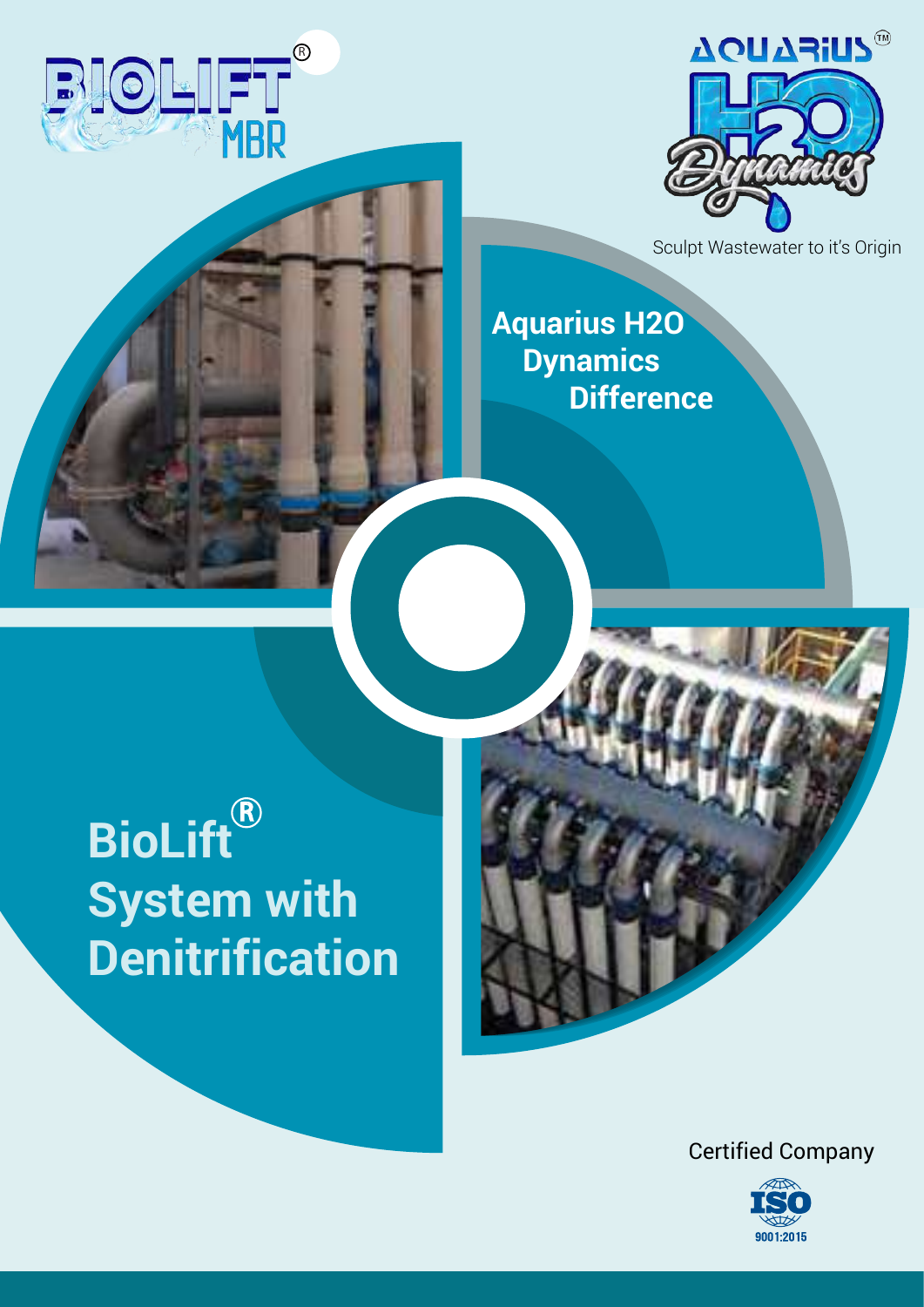





# **BioLift**® MBR

## **Vertical Tubular Membrane configuration save power**

Greater attention and ongoing development work is happening in waste Water and particularly in MBRs. Hollow fiber , sheet and tubular are three types of configuration are available in market now a days. The process combines mixed liquor activated sludge, operating at high concentration, with ultrafilter membranes for biomass separation.

Initially the process was limited to small wastewater flows where high quality treated effluent is required, due to high capital cost. With the awareness and ever increasing demands for higher effluent quality, MBRs are very much in demand and being applied in larger municipal sewage treatment plants as well as Industrial sectors now.

Tubular membranes configurations were developed in Netherlands, Germany and USA for use in MBRs and other processes respectively. The tubular membranes is most robust amongst other two membranes like hollow fiber and flat sheet membranes. Due to its life ,durability and economy it is being popular now a days and in much demand. BioLift® MBR is placed outside tank so easy for maintenance. Longer life and easy maintenance had made tubular membranes as most desirable alternative.

#### **The Aquarius H2O Dynamics Difference**

#### Significant Benefits

- Allows application to larger Industrial and Municipal **Plants**
- BioLift ${}^{\textcircled{\tiny{\textregistered}}}$ MBR is much energy efficient.
- Robust Tubular membranes increases life.
- Replaces Submerged MBR with low cost.
- Self-cleaning mode with CEB/CIP system.

#### Applications

- All Industrial sectors.
- Municipal sewage Plants.
- Decentralized sectors.
- Commercial Complexes.
- Retrofits increases existing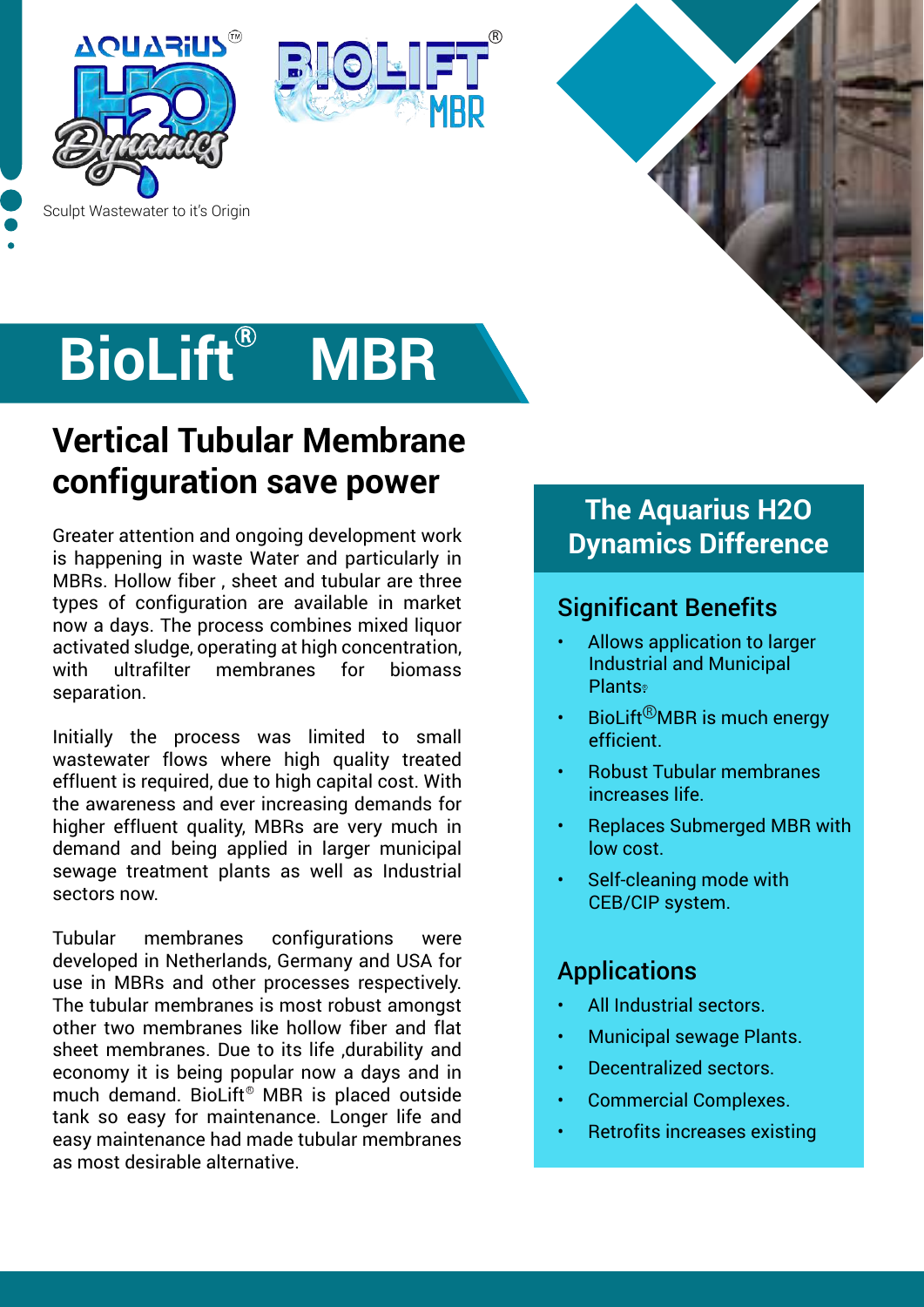



### **Unique Membrane Arrangement**

By placing the tubular modules vertically, and controlling the permeate extraction from membrane, it had proven that membrane flux is stable and fouling is less using less power. Air is injected at the bottom of the module , creating an airlift effect that increases the turbulence inside the tube and air bubbles travelling to top in tube had cleaning effect on inside the tube membranes wall . A periodic backwash of the membrane modules maintains consistent flux.

The flux is little less than standard cross flow configurations and power required is 10-20 % of Cross flow system. This power is very competitive with submerged product system. Low applied pressure and extremely low transmembranes pressure (TMP) minimizes the amount and density of the solids boundary layer on the membrane surface. This produces very stable flux and low fouling rates Flux Stability is enhanced by a periodic backwash. Cleaning is achieved by either injecting cleaning solutions with the backwash water, or by circulating or soaking cleaning solutions through the membrane modules. This effectively keeps the membrane flux at high levels.

#### **Technology**

- 3 mm PES & 5.2 mm Helix PVDF tubular membranes
- PLC based controls minimizes human error.
- Prefabricated skids minimize time and installation cost.
- **MBR Produces** consistently high quality Effluents.
- 45 to 65 LMH operating flux range.
- 0.28 to 0.42 Kw power/M3 of Product generated.
- Average 6 to 8 year life cycle cost or more than it.



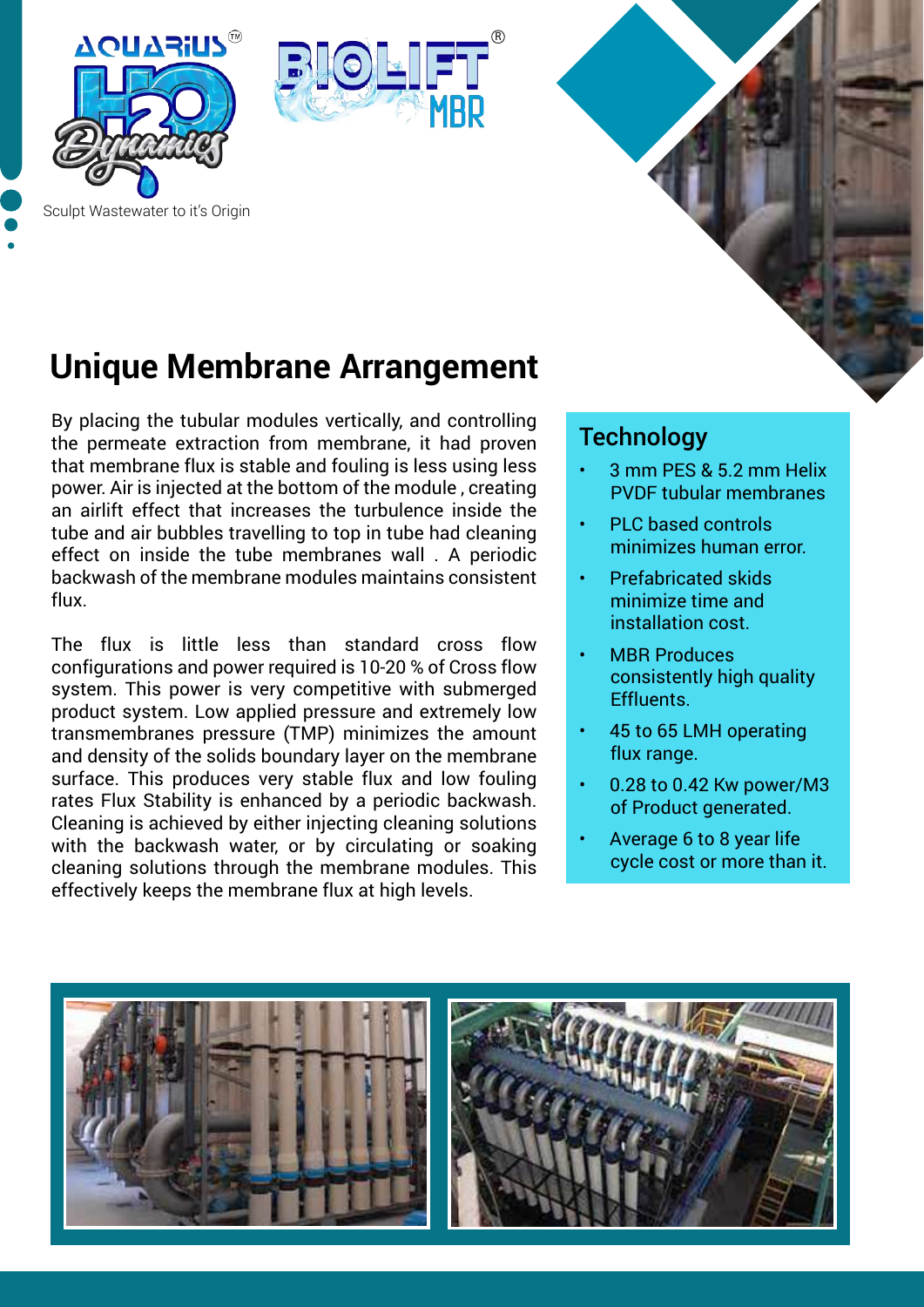





## **System Operation :**

The system operates on a continuous basis by controlling the rate of permeate flow from the membrane modules. A recirculation pump feeds mixed liquor from the bioreactor to the bottom of each module where air is injected. This, in effect, acts as an airlift pump increasing the velocity that aids scouring inside the membranes. The scouring mixers discharges from the top of each module and is returned to the bioreactor (or the anoxic zone for de-nitrification). Back-flushing with initiated on a time cycle to each bank of modules. This removes any cake formed on the inside of the membrane tubes, thus maintaining flux rates.



# **BioLift**® System with Denitrification